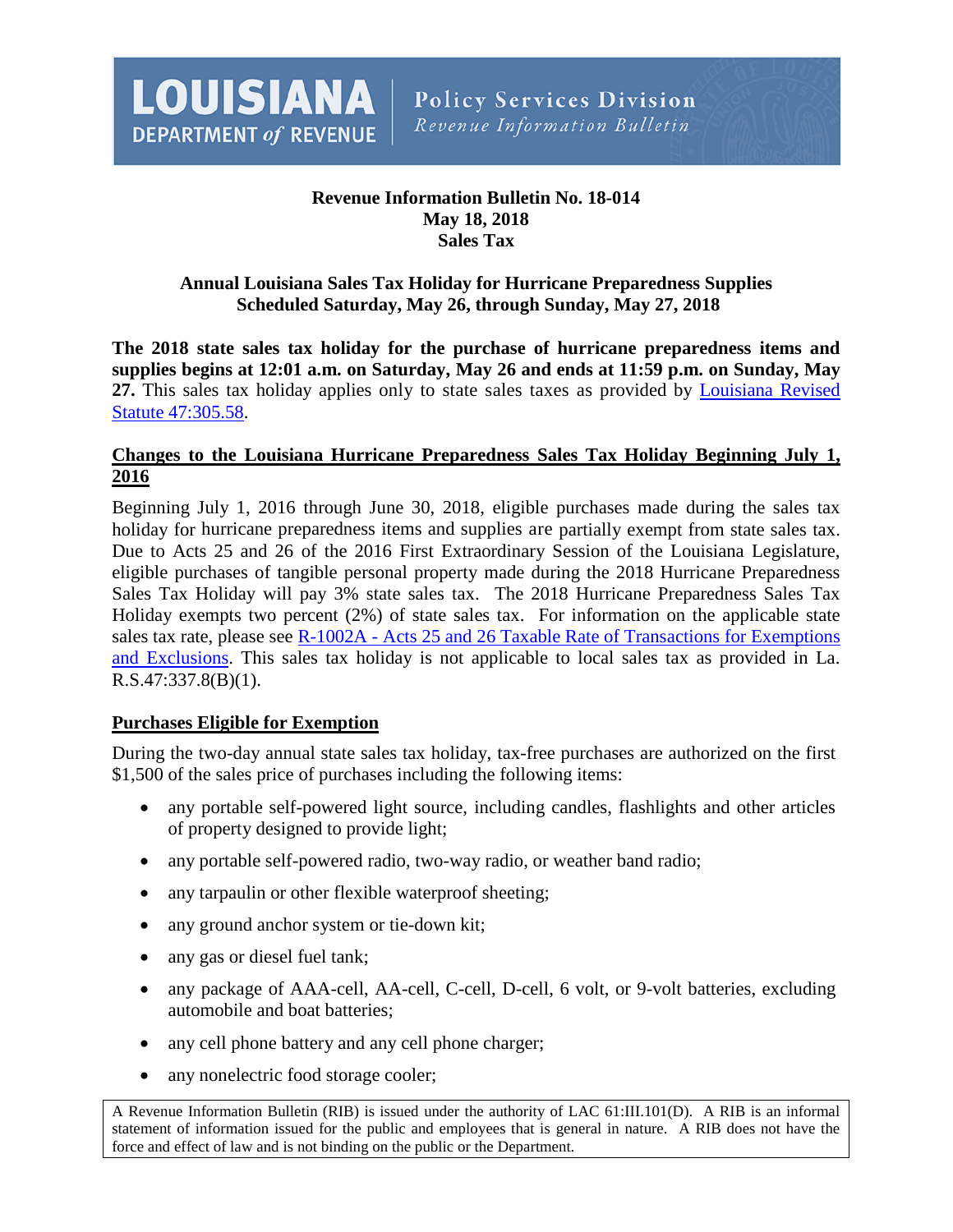*Revenue Information Bulletin 18-014 May 18, 2018 Page 2 of 4*

- any portable generator used to provide light or communications or preserve food in the event of a power outage;
- any storm shutter device<sup>[1](#page-0-0)</sup>;
- any carbon monoxide detector; and
- any reusable freezer pack such as "blue ice."

#### **Purchases That Are Not Eligible for the Exemption**

The state sales tax exemption does not apply to sales of hurricane preparedness items or supplies sold by vendors located at any airport, public lodging establishment or hotel, convenience store, or entertainment complex.

- "Airport<sup>[2](#page-1-0)</sup>" means and includes "any area of land or water, except a restricted landing area, which is designed for the landing and takeoff of aircraft, whether or not facilities are provided for the sheltering, servicing, or repairing of aircraft or for receiving or discharging passengers or cargo; all appurtenant areas used or suitable for airport buildings or other airport facilities; and all appurtenant rights of way including easements through or other interests in air space over land or water and other protection privileges, the acquisition or control of which is necessary to insure safe approaches to the landing areas and efficient operation thereof."
- "Hotel," as defined in statute<sup>[3](#page-1-1)</sup>, means and includes "any establishment or person engaged in the business of furnishing sleeping rooms, cottages, or cabins to transient guests, where such establishment consists of sleeping rooms, cottages, or cabins at a single business or residential location." The term "public lodging establishment" is interpreted in regulations to include other businesses that offer lodging to transient guests for compensation, including "bed and breakfast" businesses.
- "Convenience stores"<sup>[4](#page-1-2)</sup> are retail businesses that are smaller in square footage than full-line grocery stores, discount stores, department stores, or pharmacies, and that place primary emphasis on providing the public convenient locations from which to quickly purchase from limited lines of consumable products. In order to be considered a "convenience store," sales must consist primarily of motor fuel and lubricants; snack foods, including sandwiches, hot dogs, candy, nuts, and chips; beer; liquor; wine; tobacco products; soft drinks; fishing baits; newspapers; and magazines, and the sales of the business must be sufficiently diversified within these product lines so that the businesses is not classified as a specialty retailer such as a liquor store, sandwich shop, newsstand, or tobacco shop.

 $\overline{a}$ 

<sup>1</sup> Louisiana Revised Statute 47:305.58(A)(2)(a)(x) provides that a storm shutter device includes materials and products manufactured, rated, and marketed specifically for the purposes of preventing window damage.<br>
<sup>2</sup> Per LAC 61:I.4423(B)<br>
<sup>3</sup> Per Louisiana Revised Statute 47:301(6)(a)(i) and (ii)<br>
<sup>4</sup> Per LAC 61:I.4423(B), "Conve

<span id="page-1-0"></span>

<span id="page-1-2"></span><span id="page-1-1"></span>

i. inside sales areas that are less than 5,000 sq. ft.;

ii. off-street parking and/or convenient pedestrian access; and

<span id="page-1-3"></span>iii. extended hours of operation with many open 24 hours, seven days a week.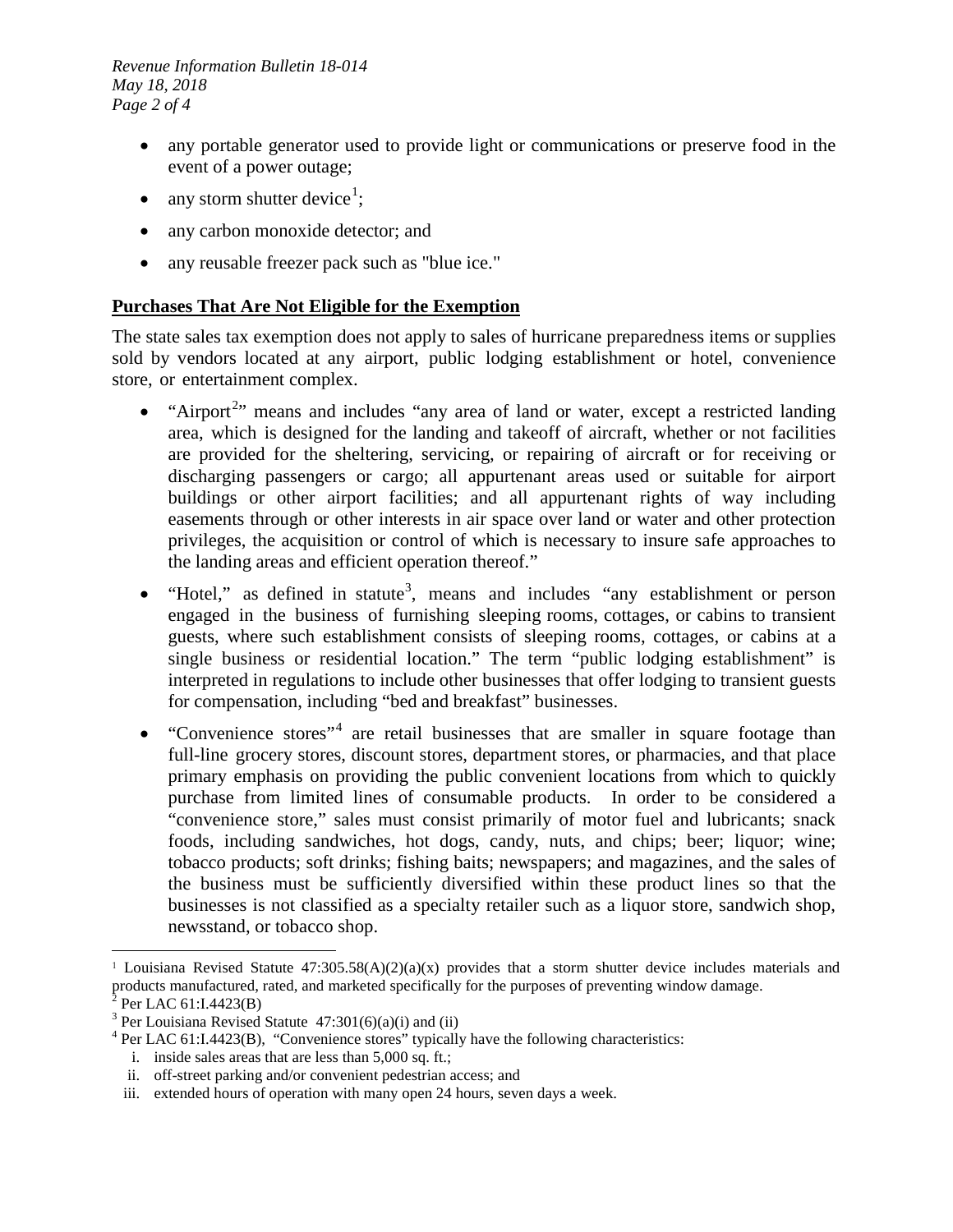*Revenue Information Bulletin 18-014 May 18, 2018 Page 3 of 4*

> • "Entertainment complex" includes a premise that is a site for the performance of musical, theatrical, or other entertainment; country clubs; tennis clubs; swimming clubs; bowling establishments; skating rinks; movie theatres; amusement parks; zoos; or similar entertainment oriented businesses.

# **Conditions for Exemption**

The following activities will be eligible for the sales tax exemption during the two days of the sales tax holiday:

- buying and accepting delivery of tangible personal property;
- placing tangible personal property on layaway; and
- making final payment on tangible personal property previously placed on layaway; or ordering tangible personal property, even if delivery must be delayed, provided that the customer has not requested delayed shipment.

#### **Special Provisions**

Louisiana Revised Statute  $47:305.58<sup>5</sup>$  $47:305.58<sup>5</sup>$  $47:305.58<sup>5</sup>$  provides as follows:

- Purchases made during the holiday with "rain checks" issued before the two day holiday are eligible for the exemption, but purchases after the holiday with "rain checks" issued during the holiday are not eligible for the exemption.
- Orders for immediate shipment are eligible for exemption, even if the shipment is after the holiday, provided that the customer does not request delayed shipment.
- When a customer purchases an eligible item during the two-day holiday, returns it without additional cash consideration after the two day holiday and exchanges it for an essentially identical item of different size, caliber, color or other feature, then the exchanged item will be eligible for the exemption.
- When a customer purchases an item eligible for the sales tax exemption during the twoday holiday, returns it after the sales tax holiday and then receives credit on the purchase of a different item, the sales tax is due on the purchase of the new item.
- For a sixty day period after the holiday, dealers who issue a refund or credit for the return of merchandise that was eligible for the sales tax exemption during the two day holiday can issue a refund or credit for the state and local sales tax, only if the customer returning the consumer purchase has a receipt or other documentation proving that the sales tax was actually paid on the original purchase.

#### **Miscellaneous Information**

Act 25 of the 2016 First Extraordinary Session of the Louisiana Legislature repealed the Cash Register Reprogramming Credit. Please see [Revenue Information Bulletin 16-012](http://revenue.louisiana.gov/LawsPolicies/RIB%2016-012%20Act%2025%20of%20the%20First%20Extraordinary%20Session%20(4616).pdf) for further information. Retailers should report exempt sales from the Hurricane Preparedness Sales Tax

<span id="page-2-0"></span> $<sup>5</sup>$  La. R.S. 47:305.58(C), (D), and (E)</sup>